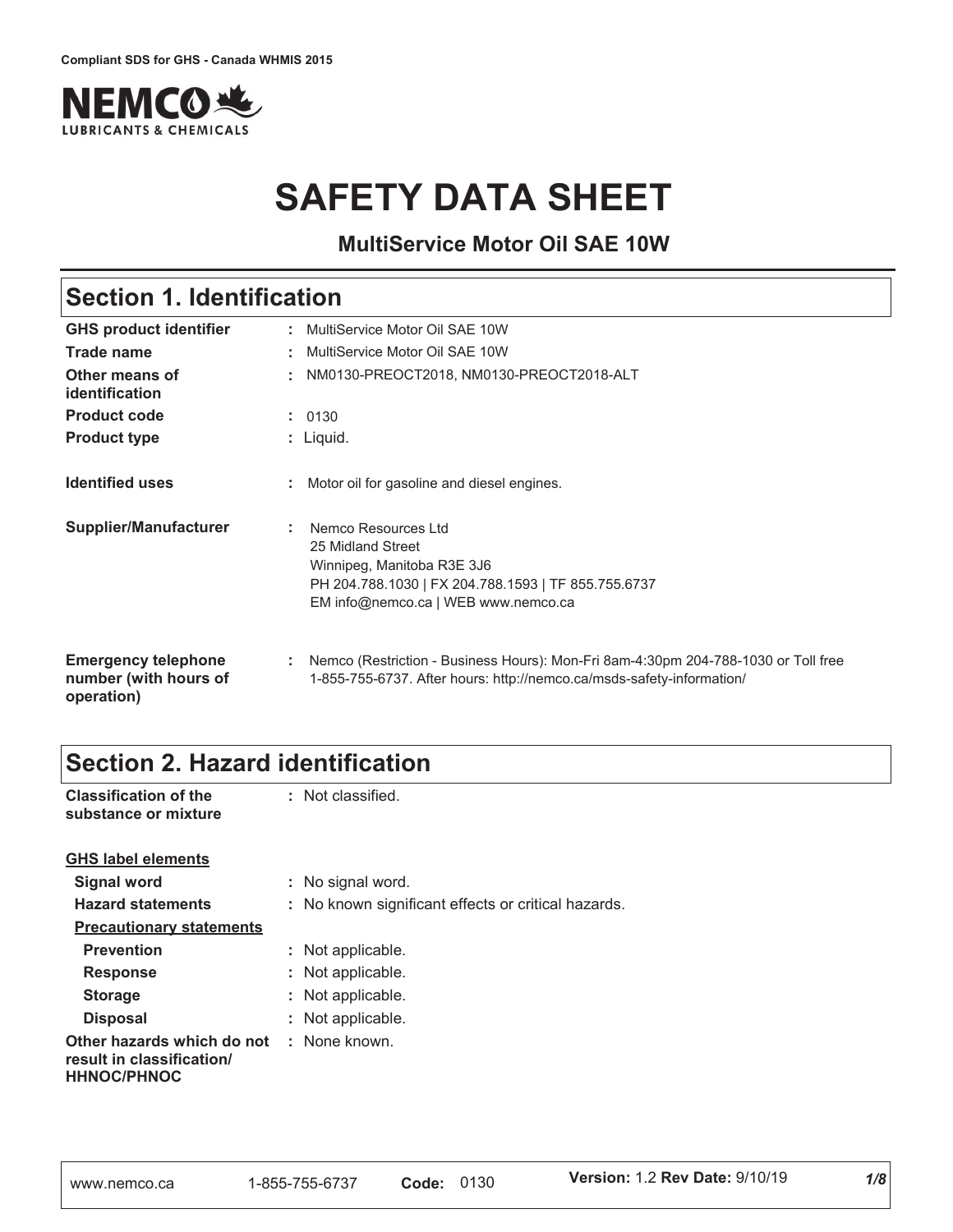NEMCO \* **LUBRICANTS & CHEMICALS** 

### Section 3. Composition/information on ingredients

| Substance/mixture     | : Mixture |
|-----------------------|-----------|
| Other means of        | : n/a     |
| <i>identification</i> |           |

#### **CAS number/other identifiers**

| <b>CAS number</b>   | : Not applicable. |
|---------------------|-------------------|
| <b>Product code</b> | : 0130            |

| Ingredient name                                        | $\%$ (w/w) | <b>CAS number</b> |
|--------------------------------------------------------|------------|-------------------|
| Distillates (petroleum), hydrotreated heavy paraffinic | $30 - 75$  | 64742-54-7        |

There are no additional ingredients present which, within the current knowledge of the supplier and in the concentrations applicable, are classified as hazardous to health or the environment and hence require reporting in this section.

Occupational exposure limits, if available, are listed in Section 8.

### **Section 4. First-aid measures**

#### **Description of necessary first aid measures**

| Eye contact         | : Immediately flush eyes with plenty of water, occasionally lifting the upper and lower<br>eyelids. Check for and remove any contact lenses. Get medical attention if irritation<br>occurs.                                                                       |
|---------------------|-------------------------------------------------------------------------------------------------------------------------------------------------------------------------------------------------------------------------------------------------------------------|
| <b>Inhalation</b>   | : Remove victim to fresh air and keep at rest in a position comfortable for breathing.<br>Get medical attention if symptoms occur.                                                                                                                                |
| <b>Skin contact</b> | : Flush contaminated skin with plenty of water. Get medical attention if symptoms<br>occur.                                                                                                                                                                       |
| Ingestion           | : Wash out mouth with water. If material has been swallowed and the exposed<br>person is conscious, give small quantities of water to drink. Do not induce vomiting<br>unless directed to do so by medical personnel. Get medical attention if symptoms<br>occur. |

#### Most important symptoms/effects, acute and delayed

| <b>Potential acute health effects</b>                                                       |                                                     |  |  |
|---------------------------------------------------------------------------------------------|-----------------------------------------------------|--|--|
| Eye contact                                                                                 | : No known significant effects or critical hazards. |  |  |
| <b>Inhalation</b>                                                                           | : No known significant effects or critical hazards. |  |  |
| <b>Skin contact</b>                                                                         | : No known significant effects or critical hazards. |  |  |
| Ingestion                                                                                   | : No known significant effects or critical hazards. |  |  |
| Over-exposure signs/symptoms                                                                |                                                     |  |  |
| Eye contact                                                                                 | : No known significant effects or critical hazards. |  |  |
| <b>Inhalation</b>                                                                           | : No known significant effects or critical hazards. |  |  |
| <b>Skin contact</b>                                                                         | : No known significant effects or critical hazards. |  |  |
| Ingestion                                                                                   | : No known significant effects or critical hazards. |  |  |
| <u>Indication of immediate medical attention and special treatment needed, if necessary</u> |                                                     |  |  |
| Notes to physician                                                                          | : Treat symptomatically.                            |  |  |
| <b>Specific treatments</b>                                                                  | : No specific treatment.                            |  |  |

| <b>Protection of first-aiders</b> | No special protection is required. |
|-----------------------------------|------------------------------------|
|                                   |                                    |

See toxicological information (Section 11)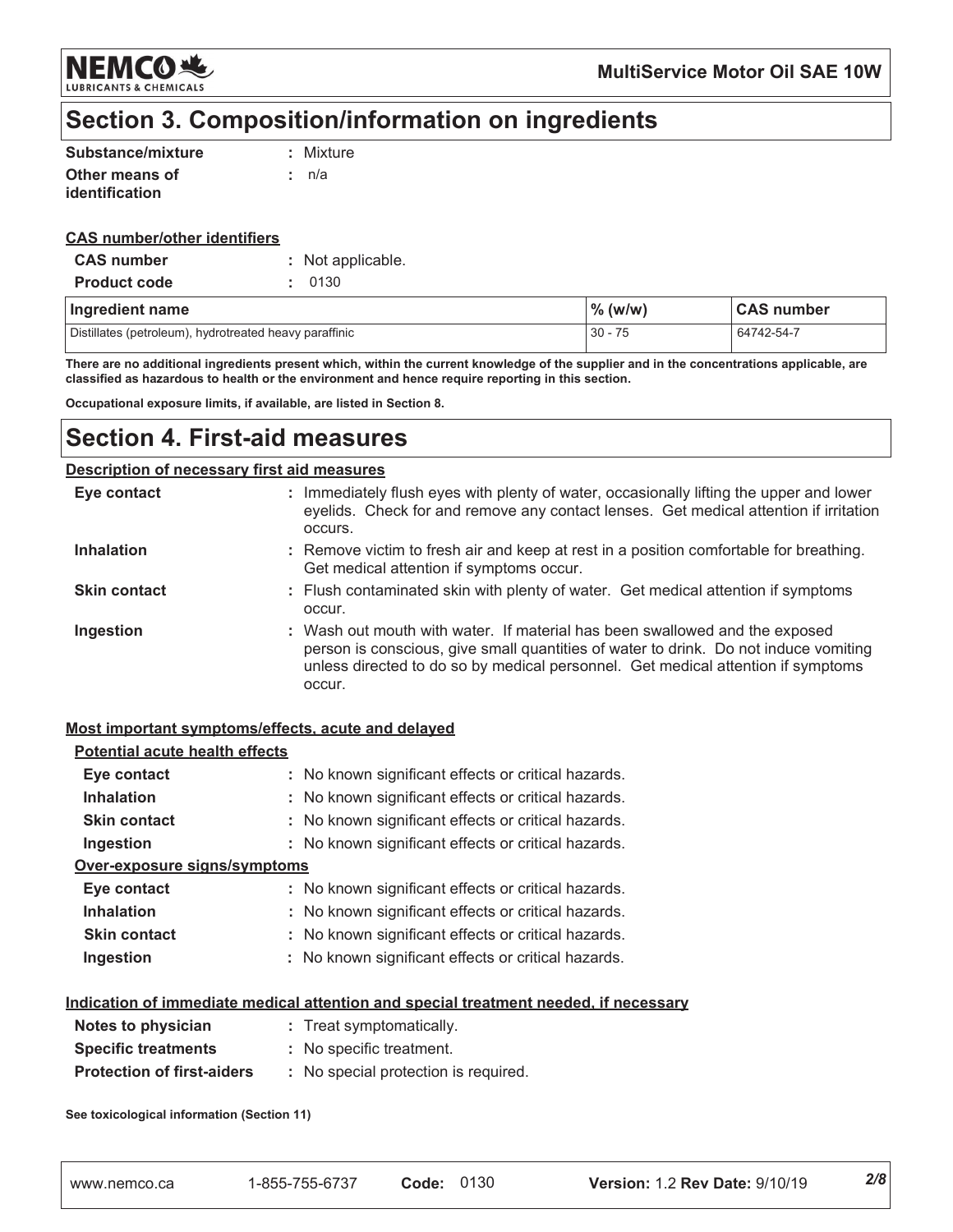

## **Section 5. Fire-fighting measures**

| <b>Extinguishing media</b>                               |                                                                                                                                                                             |
|----------------------------------------------------------|-----------------------------------------------------------------------------------------------------------------------------------------------------------------------------|
| Suitable extinguishing<br>media                          | : Use an extinguishing agent suitable for the surrounding fire.                                                                                                             |
| Unsuitable extinguishing<br>media                        | : None known.                                                                                                                                                               |
| Specific hazards arising<br>from the chemical            | : No specific fire or explosion hazard.                                                                                                                                     |
| <b>Hazardous thermal</b><br>decomposition products       | : No specific data.                                                                                                                                                         |
| Special protective actions<br>for fire-fighters          | : No special measures are required.                                                                                                                                         |
| <b>Special protective</b><br>equipment for fire-fighters | : Fire-fighters should wear appropriate protective equipment and self-contained<br>breathing apparatus (SCBA) with a full face-piece operated in positive pressure<br>mode. |

## **Section 6. Accidental release measures**

| <b>Personal precautions, protective equipment and emergency procedures</b> |  |                                                                                                                                                                                                                                                                                                                                                                                                                                                                                                                                                                                             |  |
|----------------------------------------------------------------------------|--|---------------------------------------------------------------------------------------------------------------------------------------------------------------------------------------------------------------------------------------------------------------------------------------------------------------------------------------------------------------------------------------------------------------------------------------------------------------------------------------------------------------------------------------------------------------------------------------------|--|
| For non-emergency<br>personnel                                             |  | : Put on appropriate personal protective equipment.                                                                                                                                                                                                                                                                                                                                                                                                                                                                                                                                         |  |
|                                                                            |  | For emergency responders : If specialized clothing is required to deal with the spillage, take note of any<br>information in Section 8 on suitable and unsuitable materials. See also the<br>information in "For non-emergency personnel".                                                                                                                                                                                                                                                                                                                                                  |  |
| <b>Environmental precautions</b>                                           |  | : Avoid dispersal of spilled material and runoff and contact with soil, waterways,<br>drains and sewers. Inform the relevant authorities if the product has caused<br>environmental pollution (sewers, waterways, soil or air).                                                                                                                                                                                                                                                                                                                                                             |  |
| Methods and materials for containment and cleaning up                      |  |                                                                                                                                                                                                                                                                                                                                                                                                                                                                                                                                                                                             |  |
| <b>Spill</b>                                                               |  | : Stop leak if without risk. Move containers from spill area. Prevent entry into sewers,<br>water courses, basements or confined areas. Wash spillages into an effluent<br>treatment plant or proceed as follows. Contain and collect spillage with non-<br>combustible, absorbent material e.g. sand, earth, vermiculite or diatomaceous earth<br>and place in container for disposal according to local regulations (see Section 13).<br>Dispose of via a licensed waste disposal contractor. Note: see Section 1 for<br>emergency contact information and Section 13 for waste disposal. |  |

## **Section 7. Handling and storage**

#### **Precautions for safe handling**

| <b>Protective measures</b>                | : Put on appropriate personal protective equipment (see Section 8).                                                                                                                                                                                                    |
|-------------------------------------------|------------------------------------------------------------------------------------------------------------------------------------------------------------------------------------------------------------------------------------------------------------------------|
| Advice on general<br>occupational hygiene | : Eating, drinking and smoking should be prohibited in areas where this material is<br>handled, stored and processed. Workers should wash hands and face before eating,<br>drinking and smoking. See also Section 8 for additional information on hygiene<br>measures. |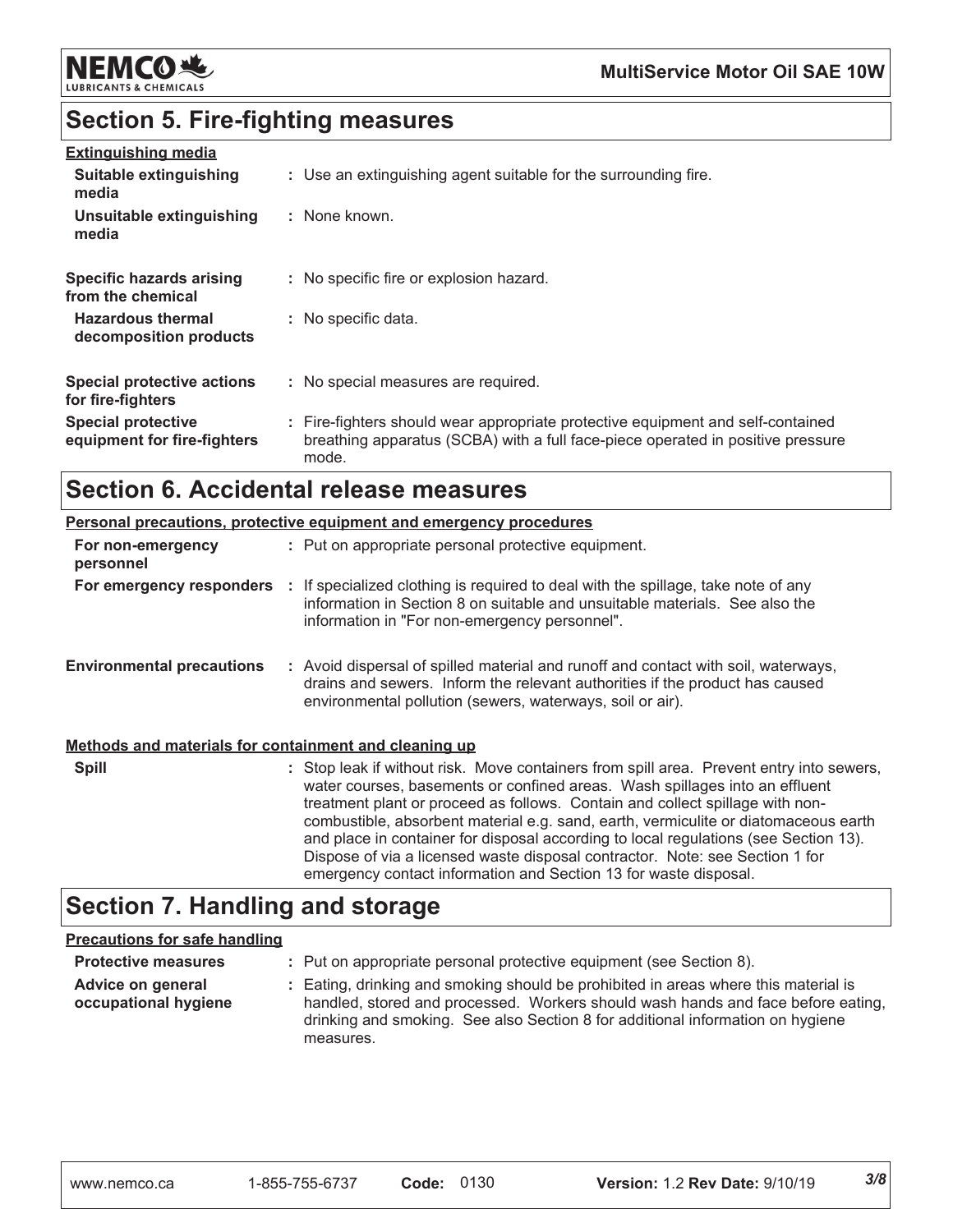

# Section 7. Handling and storage

| Conditions for safe storage, | : Store in accordance with local regulations. Store in original container protected from |
|------------------------------|------------------------------------------------------------------------------------------|
| including any                | direct sunlight in a dry, cool and well-ventilated area, away from incompatible          |
| incompatibilities            | materials (see Section 10) and food and drink. Keep container tightly closed and         |
|                              | sealed until ready for use. Containers that have been opened must be carefully           |
|                              | resealed and kept upright to prevent leakage. Do not store in unlabeled containers.      |
|                              | Use appropriate containment to avoid environmental contamination.                        |

## Section 8. Exposure controls/personal protection

#### **Control parameters**

#### **Occupational exposure limits**

| Ingredient name<br>Distillates (petroleum), hydrotreated heavy paraffinic |                                                                                                                                                                                                                                                               | <b>Exposure limits</b><br>CA Alberta Provincial (Canada, 4/2009).<br>8 hrs OEL: 5 mg/m <sup>3</sup> 8 hours. Form: Mist<br>15 min OEL: 10 mg/m <sup>3</sup> 15 minutes. Form: Mist<br>CA Ontario Provincial (Canada, 7/2015).<br>TWA: 5 mg/m <sup>3</sup> 8 hours. Form: Mist<br>STEL: 10 mg/m <sup>3</sup> 15 minutes. Form: Mist<br>CA Quebec Provincial (Canada, 1/2014).<br>TWAEV: 5 mg/m <sup>3</sup> 8 hours. Form: Mist<br>STEV: 10 mg/m <sup>3</sup> 15 minutes. Form: Mist |  |                                            |
|---------------------------------------------------------------------------|---------------------------------------------------------------------------------------------------------------------------------------------------------------------------------------------------------------------------------------------------------------|-------------------------------------------------------------------------------------------------------------------------------------------------------------------------------------------------------------------------------------------------------------------------------------------------------------------------------------------------------------------------------------------------------------------------------------------------------------------------------------|--|--------------------------------------------|
|                                                                           |                                                                                                                                                                                                                                                               |                                                                                                                                                                                                                                                                                                                                                                                                                                                                                     |  | <b>Appropriate engineering</b><br>controls |
| <b>Environmental exposure</b><br>controls                                 |                                                                                                                                                                                                                                                               | : Emissions from ventilation or work process equipment should be checked to ensure<br>they comply with the requirements of environmental protection legislation.                                                                                                                                                                                                                                                                                                                    |  |                                            |
| <b>Individual protection measures</b>                                     |                                                                                                                                                                                                                                                               |                                                                                                                                                                                                                                                                                                                                                                                                                                                                                     |  |                                            |
| <b>Hygiene measures</b>                                                   | : Wash hands, forearms and face thoroughly after handling chemical products, before<br>eating, smoking and using the lavatory and at the end of the working period. Ensure<br>that eyewash stations and safety showers are close to the workstation location. |                                                                                                                                                                                                                                                                                                                                                                                                                                                                                     |  |                                            |
| <b>Eye/face protection</b>                                                | gases or dusts.                                                                                                                                                                                                                                               | Safety eyewear complying with an approved standard should be used when a risk<br>assessment indicates this is necessary to avoid exposure to liquid splashes, mists,                                                                                                                                                                                                                                                                                                                |  |                                            |
| <b>Skin protection</b>                                                    |                                                                                                                                                                                                                                                               |                                                                                                                                                                                                                                                                                                                                                                                                                                                                                     |  |                                            |
| <b>Hand protection</b>                                                    | this is necessary.                                                                                                                                                                                                                                            | : Chemical-resistant, impervious gloves complying with an approved standard should<br>be worn at all times when handling chemical products if a risk assessment indicates                                                                                                                                                                                                                                                                                                           |  |                                            |
| <b>Body protection</b>                                                    |                                                                                                                                                                                                                                                               | Personal protective equipment for the body should be selected based on the task<br>being performed and the risks involved and should be approved by a specialist<br>before handling this product.                                                                                                                                                                                                                                                                                   |  |                                            |
| Other skin protection                                                     |                                                                                                                                                                                                                                                               | : Appropriate footwear and any additional skin protection measures should be<br>selected based on the task being performed and the risks involved and should be<br>approved by a specialist before handling this product.                                                                                                                                                                                                                                                           |  |                                            |
| <b>Respiratory protection</b>                                             |                                                                                                                                                                                                                                                               | : Not required under normal conditions of use.                                                                                                                                                                                                                                                                                                                                                                                                                                      |  |                                            |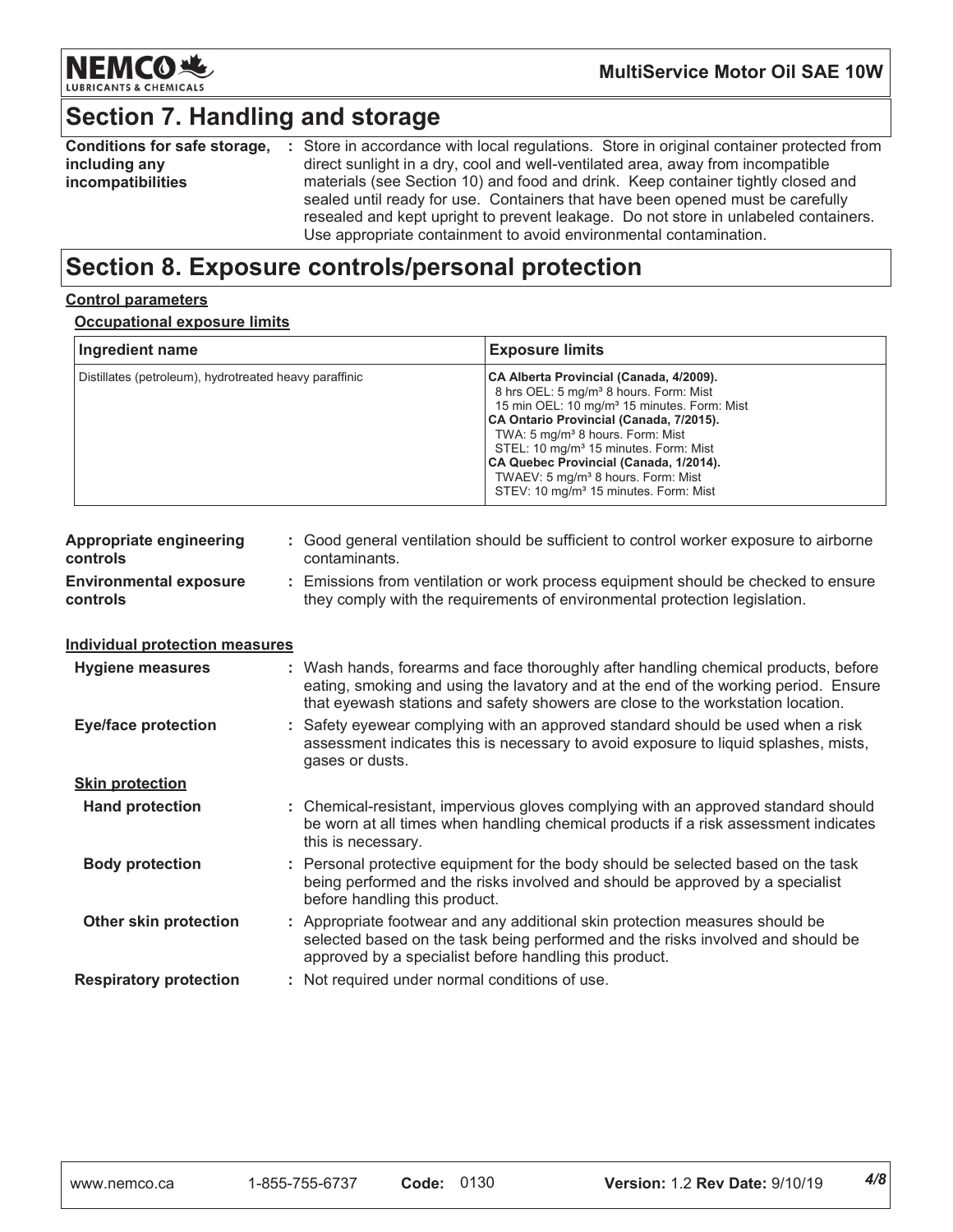

## **Section 9. Physical and chemical properties**

#### **Appearance**

| <b>Physical state</b>                             |    | : Liquid. [Viscous.]                                                |
|---------------------------------------------------|----|---------------------------------------------------------------------|
| Color                                             |    | : Amber.                                                            |
| Odor                                              |    | : Mild hydrocarbon.                                                 |
| Odor threshold                                    |    | Not available.                                                      |
| рH                                                |    | Not available.                                                      |
| <b>Freezing point</b>                             |    | : $-39^{\circ}$ C ( $-38.2^{\circ}$ F)                              |
| <b>Boiling point</b>                              |    | Not available.                                                      |
| <b>Flash point</b>                                |    | Closed cup: 215°C (419°F)                                           |
| <b>Evaporation rate</b>                           |    | Not available.                                                      |
| <b>Flammability (solid, gas)</b>                  |    | : Not available.                                                    |
| Lower and upper explosive<br>(flammable) limits   |    | : Not available.                                                    |
| Vapor pressure                                    |    | Not available.                                                      |
| <b>Vapor density</b>                              |    | : Not available.                                                    |
| <b>Relative density</b>                           | t. | $0.861 \circledR 20^{\circ}$ C                                      |
| <b>Solubility</b>                                 |    | Negligible in water.                                                |
| <b>Partition coefficient: n-</b><br>octanol/water |    | Not available.                                                      |
| <b>Auto-ignition temperature</b>                  |    | : Not available.                                                    |
| <b>Decomposition temperature : Not available.</b> |    |                                                                     |
| <b>Viscosity</b>                                  | ÷. | Kinematic: $6.2$ cSt (100 $^{\circ}$ C)<br>Kinematic: 38 cSt (40°C) |

## Section 10. Stability and reactivity

| <b>Reactivity</b>                            | : No specific test data related to reactivity available for this product or its ingredients.              |
|----------------------------------------------|-----------------------------------------------------------------------------------------------------------|
| <b>Chemical stability</b>                    | : The product is stable.                                                                                  |
| <b>Possibility of hazardous</b><br>reactions | : Under normal conditions of storage and use, hazardous reactions will not occur.                         |
| <b>Conditions to avoid</b>                   | : No specific data.                                                                                       |
| Incompatible materials                       | : Reactive or incompatible with the following materials: oxidizing materials.                             |
| <b>Hazardous decomposition</b><br>products   | : Under normal conditions of storage and use, hazardous decomposition products<br>should not be produced. |

## **Section 11. Toxicological information**

#### Information on toxicological effects

#### **Acute toxicity**

There is no data available.

#### **Irritation/Corrosion**

There is no data available.

#### **Sensitization**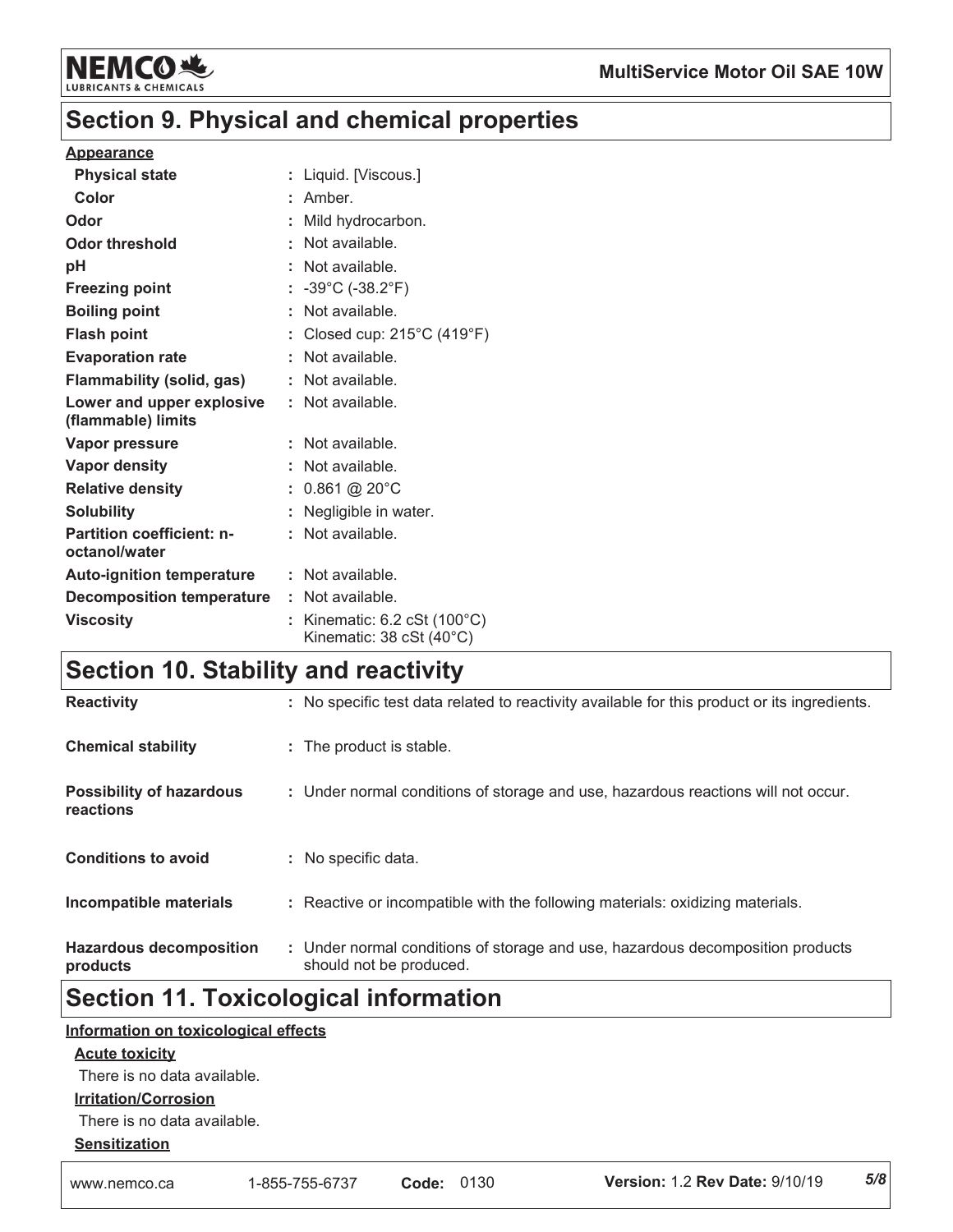**NEMCO头** LUBRICANTS & CHEMICALS

# Section 11. Toxicological information

| There is no data available.                            |                                                                              |                                                                                          |
|--------------------------------------------------------|------------------------------------------------------------------------------|------------------------------------------------------------------------------------------|
| <b>Mutagenicity</b>                                    |                                                                              |                                                                                          |
| There is no data available.                            |                                                                              |                                                                                          |
| <b>Carcinogenicity</b>                                 |                                                                              |                                                                                          |
| There is no data available.                            |                                                                              |                                                                                          |
| <b>Reproductive toxicity</b>                           |                                                                              |                                                                                          |
| There is no data available.                            |                                                                              |                                                                                          |
| <b>Teratogenicity</b>                                  |                                                                              |                                                                                          |
| There is no data available.                            |                                                                              |                                                                                          |
| Specific target organ toxicity (single exposure)       |                                                                              |                                                                                          |
| There is no data available.                            |                                                                              |                                                                                          |
| Specific target organ toxicity (repeated exposure)     |                                                                              |                                                                                          |
| There is no data available.                            |                                                                              |                                                                                          |
| <b>Aspiration hazard</b>                               |                                                                              |                                                                                          |
| <b>Name</b>                                            |                                                                              | <b>Result</b>                                                                            |
| Distillates (petroleum), hydrotreated heavy paraffinic |                                                                              | <b>ASPIRATION HAZARD - Category 1</b>                                                    |
| Information on the likely<br>routes of exposure        | : Dermal contact. Eye contact. Inhalation. Ingestion.                        |                                                                                          |
| <b>Potential acute health effects</b>                  |                                                                              |                                                                                          |
| Eye contact                                            | : No known significant effects or critical hazards.                          |                                                                                          |
| <b>Inhalation</b>                                      | : No known significant effects or critical hazards.                          |                                                                                          |
| <b>Skin contact</b>                                    | : No known significant effects or critical hazards.                          |                                                                                          |
| Ingestion                                              | : No known significant effects or critical hazards.                          |                                                                                          |
|                                                        | Symptoms related to the physical, chemical and toxicological characteristics |                                                                                          |
| Eye contact                                            | : No known significant effects or critical hazards.                          |                                                                                          |
| <b>Inhalation</b>                                      | : No known significant effects or critical hazards.                          |                                                                                          |
| <b>Skin contact</b>                                    | : No known significant effects or critical hazards.                          |                                                                                          |
| Ingestion                                              | : No known significant effects or critical hazards.                          |                                                                                          |
|                                                        |                                                                              | Delayed and immediate effects and also chronic effects from short and long term exposure |
| <b>Short term exposure</b>                             |                                                                              |                                                                                          |
| <b>Potential immediate</b><br>effects                  | No known significant effects or critical hazards.                            |                                                                                          |
| <b>Potential delayed effects</b>                       | : No known significant effects or critical hazards.                          |                                                                                          |
| Long term exposure                                     |                                                                              |                                                                                          |
| <b>Potential immediate</b><br>effects                  | : No known significant effects or critical hazards.                          |                                                                                          |
| <b>Potential delayed effects</b>                       | No known significant effects or critical hazards.                            |                                                                                          |
| <b>Potential chronic health effects</b>                |                                                                              |                                                                                          |
| <b>General</b>                                         | No known significant effects or critical hazards.                            |                                                                                          |
| Carcinogenicity                                        | No known significant effects or critical hazards.                            |                                                                                          |
| <b>Mutagenicity</b>                                    | : No known significant effects or critical hazards.                          |                                                                                          |
| <b>Teratogenicity</b>                                  | : No known significant effects or critical hazards.                          |                                                                                          |

www.nemco.ca

Code: 0130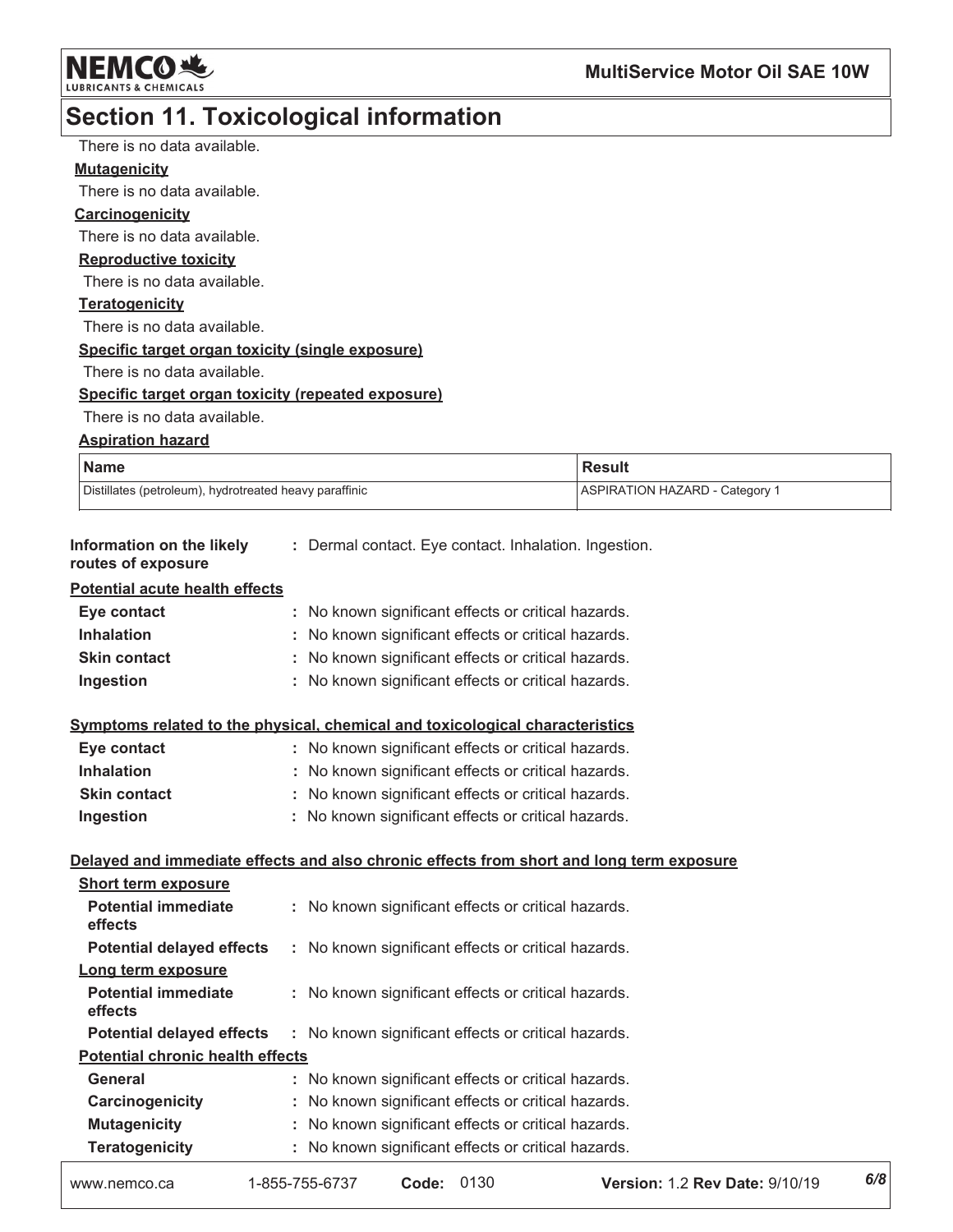

### **Section 11. Toxicological information**

**Developmental effects Fertility effects** 

- : No known significant effects or critical hazards.
- : No known significant effects or critical hazards.

#### **Numerical measures of toxicity**

#### **Acute toxicity estimates**

There is no data available.

## **Section 12. Ecological information**

#### **Toxicity**

There is no data available.

#### **Persistence and degradability**

There is no data available.

#### **Bioaccumulative potential**

There is no data available.

#### **Mobility in soil**

| <b>Soil/water partition</b> | : There is no data available. |
|-----------------------------|-------------------------------|
| coefficient $(K_{oc})$      |                               |

Other adverse effects : No known significant effects or critical hazards.

### **Section 13. Disposal considerations**

| <b>Disposal methods</b> | : The generation of waste should be avoided or minimized wherever possible.<br>Disposal of this product, solutions and any by-products should comply with the<br>requirements of environmental protection and waste disposal legislation and any<br>regional local authority requirements. Dispose of surplus and non-recyclable<br>products via a licensed waste disposal contractor. Waste should not be disposed of<br>untreated to the sewer unless fully compliant with the requirements of all authorities<br>with jurisdiction. Waste packaging should be recycled. Incineration or landfill<br>should only be considered when recycling is not feasible. This material and its<br>container must be disposed of in a safe way. Empty containers or liners may retain |
|-------------------------|------------------------------------------------------------------------------------------------------------------------------------------------------------------------------------------------------------------------------------------------------------------------------------------------------------------------------------------------------------------------------------------------------------------------------------------------------------------------------------------------------------------------------------------------------------------------------------------------------------------------------------------------------------------------------------------------------------------------------------------------------------------------------|
|                         | some product residues. Avoid dispersal of spilled material and runoff and contact<br>with soil, waterways, drains and sewers.                                                                                                                                                                                                                                                                                                                                                                                                                                                                                                                                                                                                                                                |

## Section 14. Transport information

|                                      | <b>TDG Classification</b> | <b>IMDG</b>              | <b>IATA</b>                           |
|--------------------------------------|---------------------------|--------------------------|---------------------------------------|
| <b>UN number</b>                     | Not regulated.            | Not regulated.           | Not regulated.                        |
| <b>UN proper</b><br>shipping name    | $\overline{\phantom{a}}$  | $\overline{\phantom{a}}$ |                                       |
| <b>Transport</b><br>hazard class(es) | $\overline{\phantom{a}}$  | $\qquad \qquad$          |                                       |
|                                      |                           |                          |                                       |
| www.nemco.ca                         | Code:<br>1-855-755-6737   | 0130                     | 7/8<br>Version: 1.2 Rev Date: 9/10/19 |